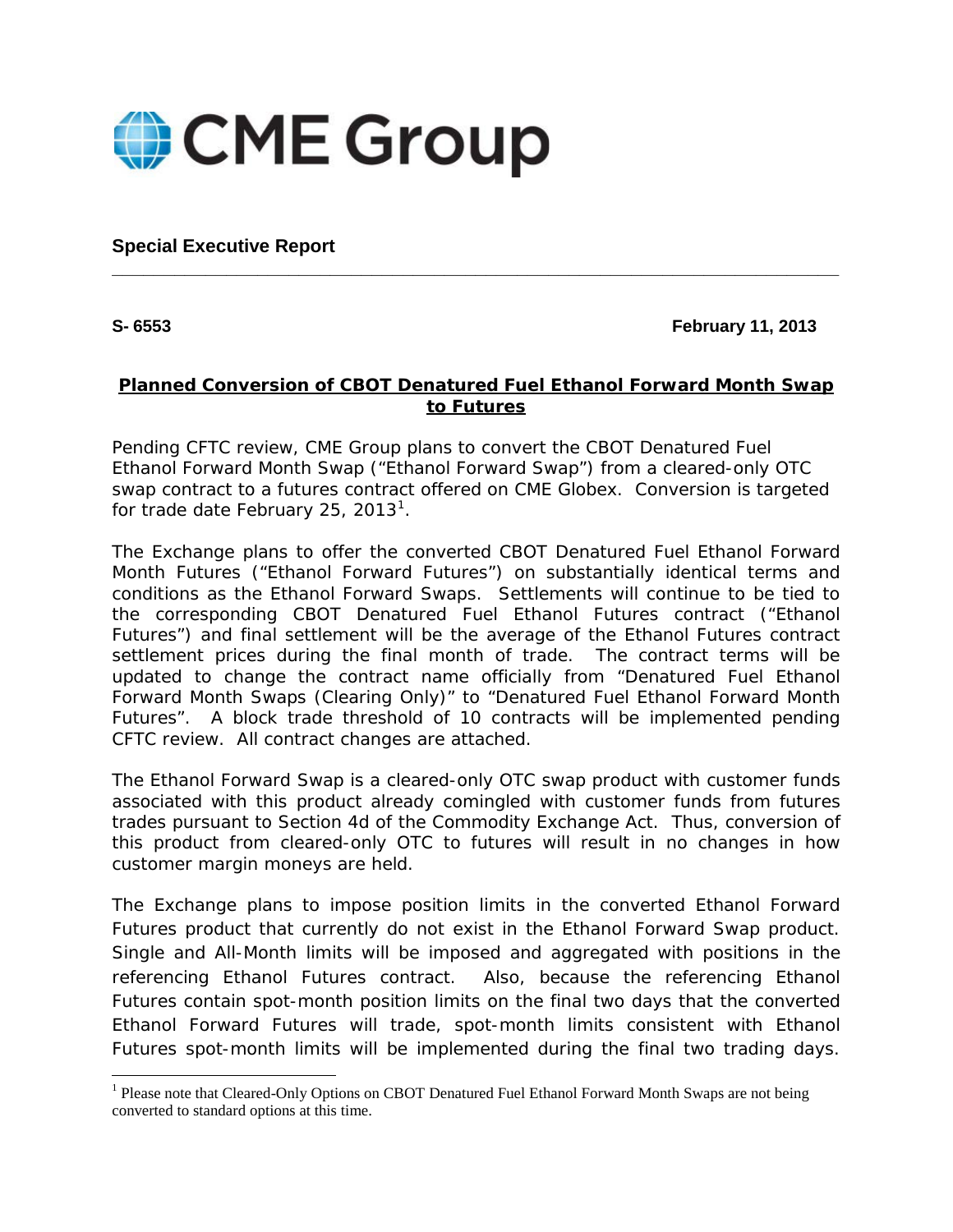Additionally, because of the averaging nature of Ethanol Forward Futures, Diminishing Balances shall also be incorporated during the final month of trade. $2$ 

For determining aggregated single- and all-month speculative position limits in Ethanol Forward Futures and Ethanol Futures, average month-end open interest was calculated for both products in Ethanol Futures contract equivalents. The average 2012 month-end open interest was 28,355 contracts. Using the formula that takes 10 percent of the first 25,000 of average month-end open interest and adding 2.5 percent of the remaining open interest results in a maximum possible single- and all-month speculative position limit of 2,584 contracts. Pending CFTC review, the Exchange plans to implement aggregated single- and all-month limits between Ethanol Futures and the converted Ethanol Forward Futures of 2,500 contracts.

CME ClearPort hours will continue as before (Sunday – Friday 5:00 p.m. – 4:15 p.m. Chicago Time with a 45-minute break each day beginning at 4:15 p.m.). CME Globex trading hours will be consistent with CBOT Ethanol futures trading hours (Sunday – Friday 5:00 p.m. – 2:00 p.m. Chicago Time).

Attached are the contract rule changes necessary to convert the products from swaps to futures.

Please direct additional questions to Fred Seamon (312.634.1587 or [Fred.Seamon@cmegroup.com\)](mailto:Fred.Seamon@cmegroup.com), or Russell Karas (212-299-2345 or [Russell.Karas@cmegroup.com\)](mailto:Russell.Karas@cmegroup.com).

 $\overline{\phantom{a}}$ 

<span id="page-1-0"></span> $2$  Diminishing Balance contracts are those whose front-month open positions, as counted for position limit purposes, diminish as the contract month progresses toward expiration. An average price contract's final settlement is the monthly average of its referencing futures contract's daily settlement prices. Thus, for each additional day in the final month of trade, that day's portion of the contract's final settlement is determined and one fewer futures settlement remains undetermined. Diminishing Balances takes into consideration that as the final trading month progresses, the contract's final settlement becomes more certain, and only the proportion of positions held in the contract that remain uncertain should be counted for position limit purposes. For example, someone holding 100 short Ethanol Forward Futures contracts in a final trading month with 20 business days would see their open position for position limit purposes diminish by 1/20 or 5 contracts per day.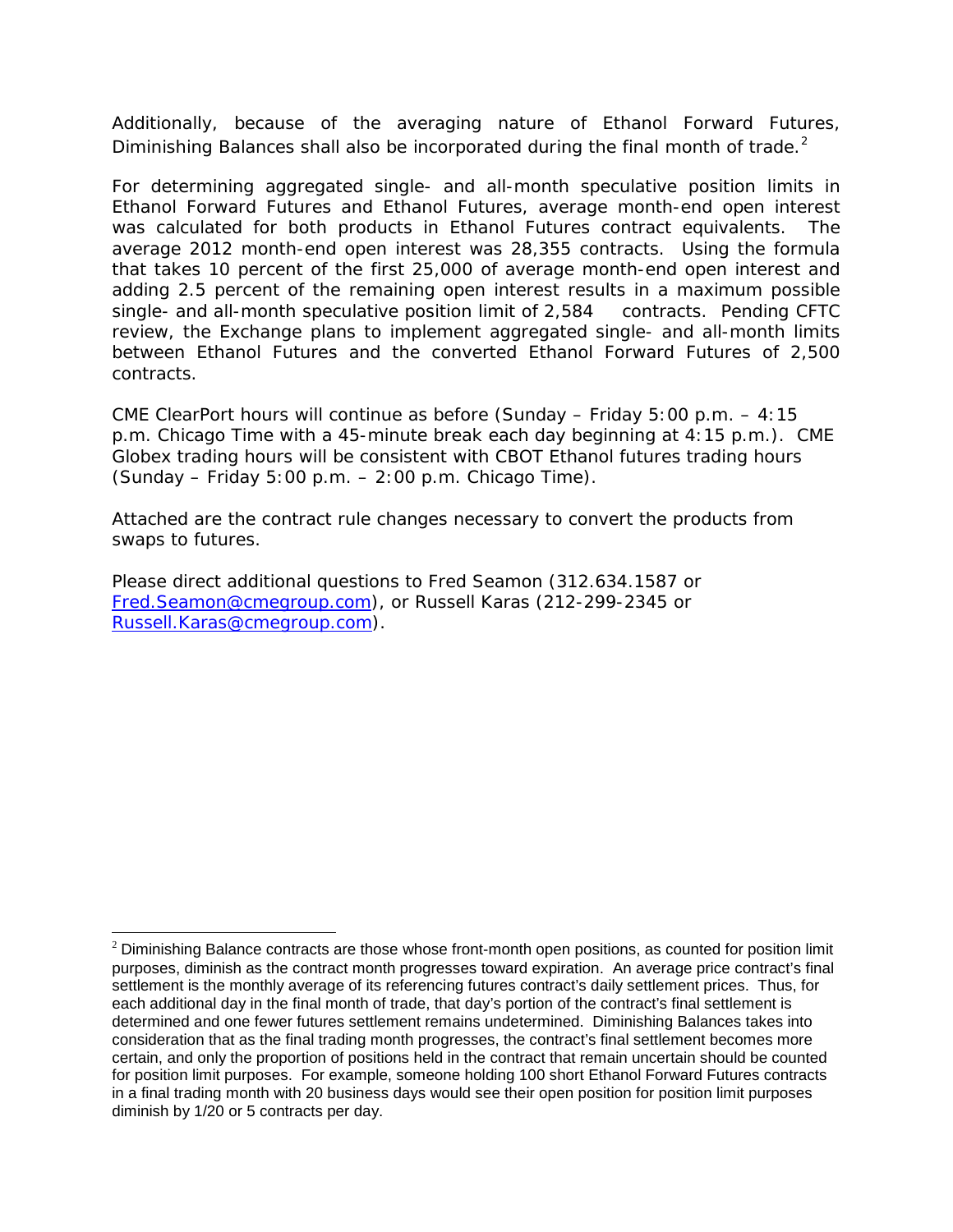### **Chapter 16C Denatured Fuel Ethanol Forward Month [Swaps] Futures [(Clearing Only)][3](#page-1-0)**

### **16C00. SCOPE OF CHAPTER**

This chapter is limited in application to [the clearing of] Denatured Fuel Ethanol Forward Month [Swaps,] **Futures** [where the parties to the transaction are "eligible contract participants" as defined in Section 1a(18) of the Commodity Exchange Act.] **The procedures for trading, clearing, and settlement not specifically covered herein or in Chapter 7 [**Transactions in Denatured Fuel Ethanol Forward Month Swaps] shall [also] be [subject to] **governed by** the general rules of the Exchange**.** [insofar as applicable. The clearing and settlement of transactions in Denatured Fuel Ethanol Forward Month Swaps shall also be subject to the provisions of Chapter 8-F of the CME Rulebook. ]

# **16C01. CONTRACT SPECIFICATIONS**

# **16C01.A. Unit of [Clearing] Trade**

The unit of [clearing] **trade** shall be 14,500 gallons of Denatured Fuel Ethanol.

# **16C01.B. Hours [for Clearing Entry]**

The Exchange shall determine the hours during which Denatured Fuel Ethanol Forward Month [Swaps] **Futures** may **trade** [be submitted to the Clearing House. Positions shall be initiated or closed out using off-exchange transactions.]

# **16C01.C. Minimum Price Increments**

Minimum price fluctuations shall be in multiples of one hundredth of one cent (\$0.0001) per gallon which shall equal \$1.45 per contract. Contracts shall not be made on any other price basis.

# **16C01.D. Months [Cleared]**

[Clearing] **Trading** of Denatured Fuel Ethanol Forward Month [Swaps] **Futures** is regularly conducted in all twelve months, but shall be permitted in the current delivery month and any succeeding months. The number of months in which [elearing] **trade** may occur shall be at the discretion of the Exchange.

### **16C01.E. Position Limits, Exemptions, Position Accountability and Reportable Levels**

[Position accountability, as defined in Rule 560, will apply to trading in Denatured Fuel Ethanol Forward Month Swaps].

<sup>&</sup>lt;sup>3</sup> Pending CFTC Review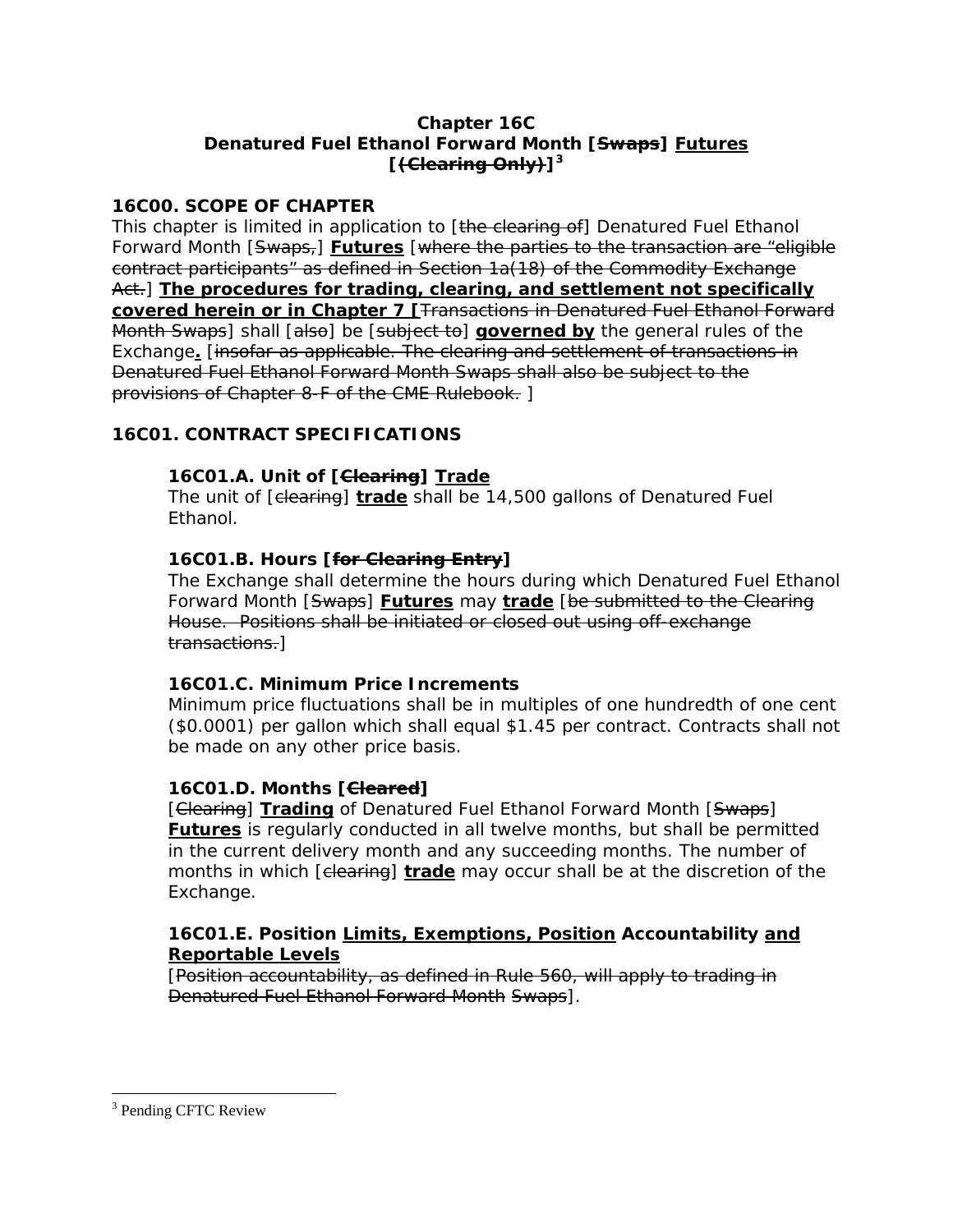**The applicable position limits and/or accountability levels, in addition to the reportable levels, are set forth in the Position Limit, Position Accountability and Reportable Level Table in the Interpretations & Special Notices Section of Chapter 5.** 

**A Person seeking an exemption from position limits for bona fide commercial purposes shall apply to the Market Regulation Department on forms provided by the Exchange, and the Market Regulation Department may grant qualified exemptions in its sole discretion.**

**Refer to Rule 559 for requirements concerning the aggregation of positions and allowable exemptions from the specified position limits.**

# **16C01.F. Last Trading Day [of Clearing]**

The last day of [clearing] **trading** of Denatured Fuel Ethanol Forward Month [Swaps] **futures** deliverable in the current delivery month shall be the final settlement day as prescribed in Rule 16C05.

# **16C01.G. Liquidation during the Delivery Month**

After [elearing] **trading** of Denatured Fuel Ethanol Forward Month [Swaps] **Futures** in the current delivery month has ceased, in accordance with Rule 16C01.F. of this chapter, outstanding contracts for such delivery shall be liquidated by cash settlement as prescribed in Rule 16C02.

# **16C02. DELIVERY**

Delivery against Denatured Fuel Ethanol Forward Month [Swaps] **Futures** must be made through the Clearing House. Delivery under these rules shall be on the final settlement day (as described in Rule 16C05) and shall be accomplished by cash settlement.

Clearing members holding open positions in Denatured Fuel Ethanol Forward Month [Swaps] **Futures** at the time of termination of [clearing] **trading** shall make payment to and receive payment through the Clearing House in accordance with normal variation settlement procedures based on a settlement price equal to the final settlement price (as described in Rule 16C03.)

# **16C03. FINAL SETTLEMENT PRICE AND DAILY SETTLEMENT DURING THE LAST MONTH OF TRADING**

The final settlement price shall be determined on the final settlement day. The final settlement price shall be the cumulative average of the settlement prices for the Denatured Fuel Ethanol futures contract following the Denatured Fuel Ethanol Forward Month [Swap] **Futures** contract month for each [clearing] **trading** day in the Denatured Fuel Ethanol Forward Month [Swap] **Futures** contract month.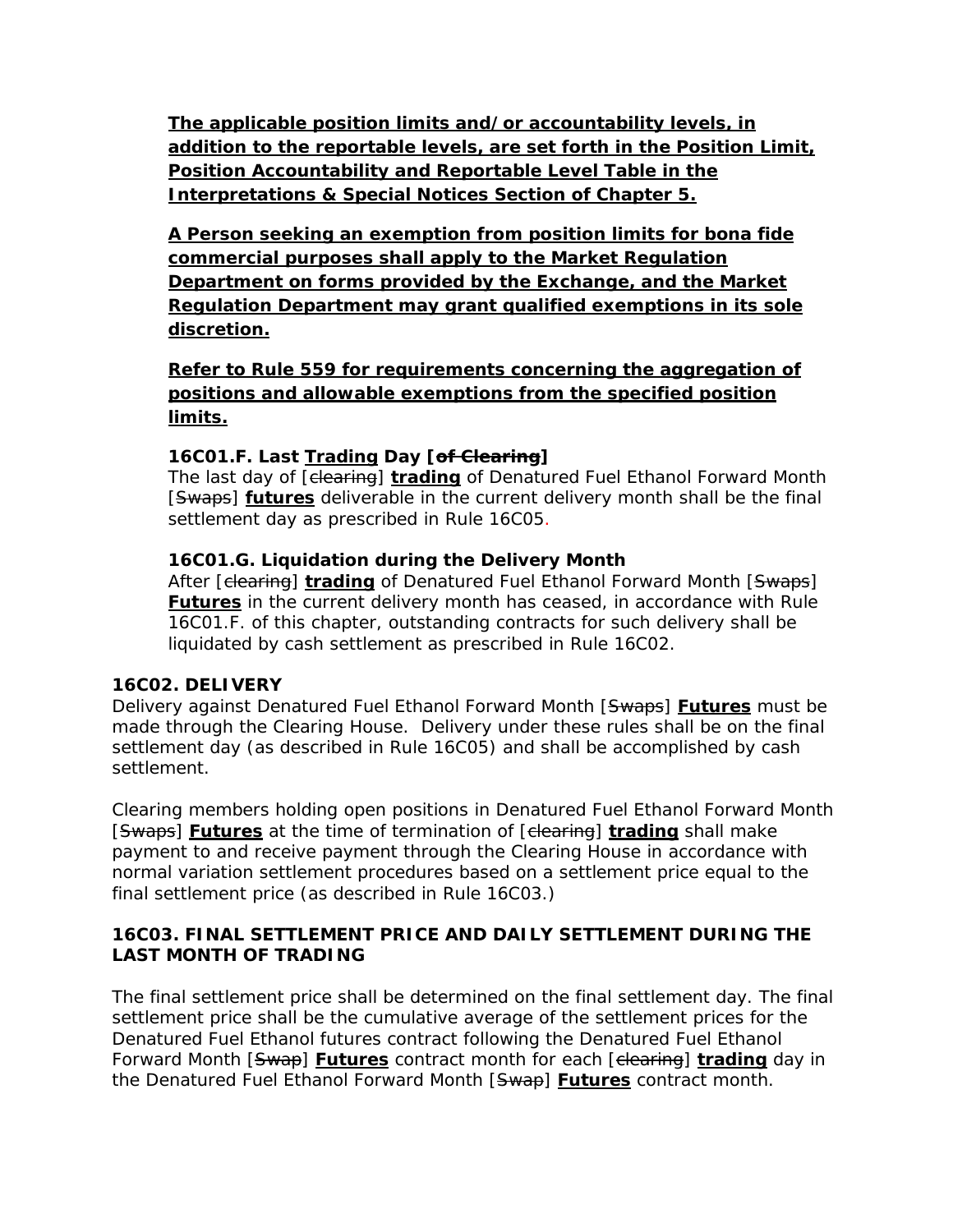For example, final settlement for a May Denatured Fuel Ethanol Forward Month [Swap] **Futures** would be the cumulative average of the daily settlement prices for the June Denatured Fuel Ethanol futures contract during the month of May.

Daily settlement during the last month of [clearing] **trading** shall be the cumulative average of each settlement price of the corresponding CBOT Denatured Fuel Ethanol futures contract following the Denatured Fuel Ethanol Forward Month [Swap] **Futures** contract month weighting the current day's settlement price across each remaining [clearing] **trading** day.

For example, the calculation of the daily settlement price for a May Denatured Fuel Ethanol Forward Month [Swap] **Futures** on the third business day in May in a May with 20 [clearing] **trading** days and with respective settlement prices for the corresponding June Denatured Fuel Ethanol futures at \$2.00, \$2.10, and \$2.20 per gallon would weight the average of \$2.00 and \$2.10 (\$2.05) at 2/20ths and weight the current day's settlement of \$2.20 at 18/20ths. In this example, settlement on the third day of [clearing] **trading** in the final month of [clearing] **trade** would be \$2.185 per gallon.

### **16C04. DAILY SETTLEMENT PRICE**

Daily settlement other than settlement on the final settlement day (as described in Rule 16C05.) or during the last month of [clearing] **trade** shall be the settlement price for the CBOT Denatured Fuel Ethanol futures contract following the Denatured Fuel Ethanol Forward Month [Swap] **Futures** contract month on that day.

### **16C05. FINAL SETTLEMENT DAY**

The final settlement day shall be defined as the last business day of the contract month.

### **16C06. DISPUTES**

All disputes between interested parties may be settled by arbitration as provided in the Rules.

#### **588.H. Globex Non-Reviewable Trading Ranges**

| <b>Instrument</b>              | <b>Non-Reviewable</b><br>Range (NRR) in<br><b>Globex Format</b> | <b>NRR including</b><br>Unit of<br><b>Measure</b> | <u>NRR</u><br><b>Ticks</b> |
|--------------------------------|-----------------------------------------------------------------|---------------------------------------------------|----------------------------|
|                                |                                                                 |                                                   |                            |
| <b>Ethanol Forward Futures</b> | <u>400</u>                                                      | \$0.04 per<br>qallon                              | <u>400</u>                 |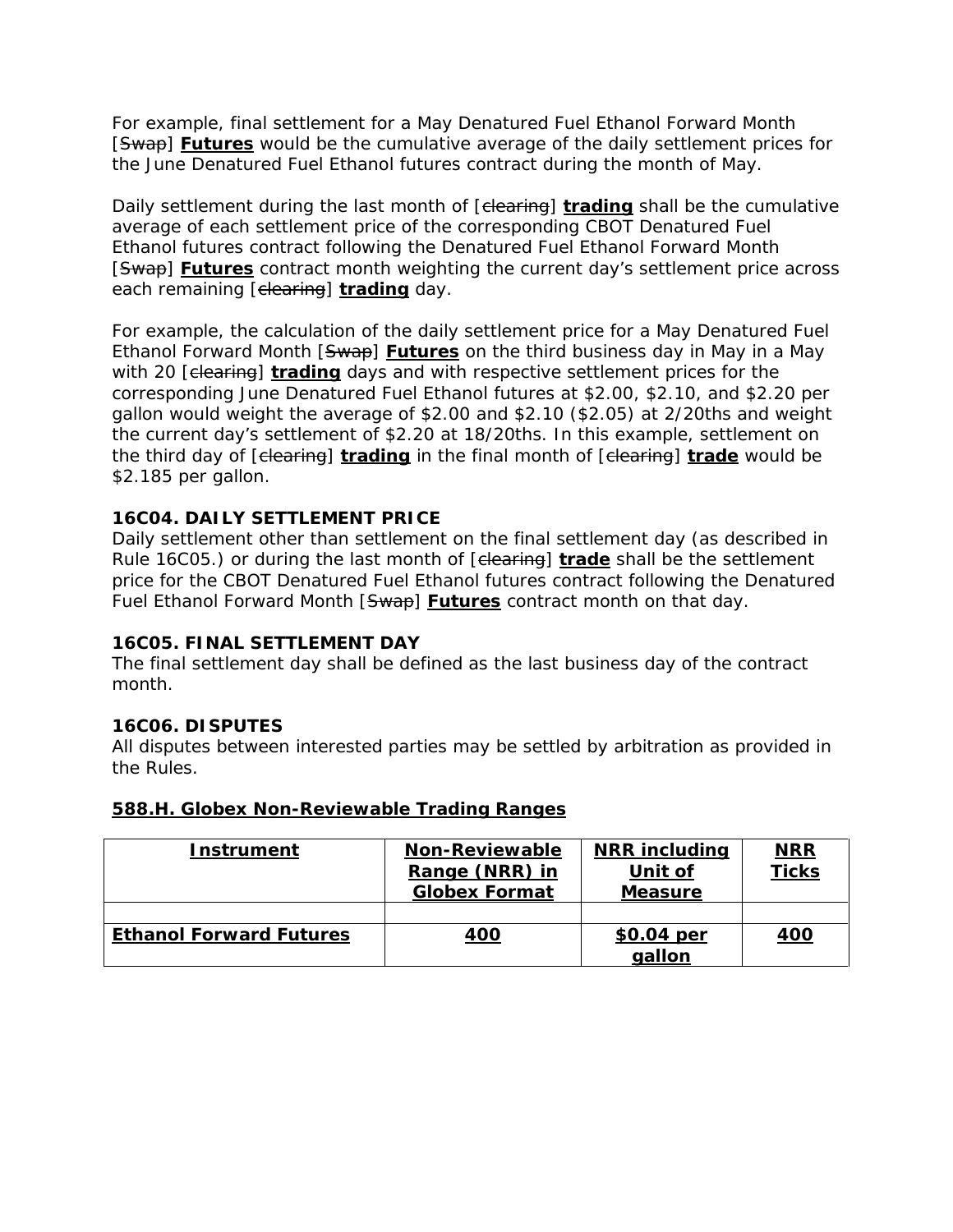### Amendment to CBOT POSITION LIMIT, POSITION ACCOUNTABILITY AND REPORTABLE LEVEL TABLE (Chapter 5):

| <b>CONTRACT NAME</b>          | Opts | <b>SCALE-</b><br><b>DOWN SPOT</b><br><b>MONTH</b> | <b>SPOT</b><br><b>MONTH</b> | <b>SINGLE</b><br><b>MONTH</b> | <b>ALL MONTHS</b><br><b>COMBINED</b> | <b>POSITION</b><br><b>ACCOUNTABILITY</b><br><b>Futures/Options</b> | <b>REPORTABLE</b><br><b>FUTURES</b><br><b>LEVEL</b> | <b>REPORTABLE</b><br><b>OPTIONS</b><br><b>LEVEL</b> |  |  |
|-------------------------------|------|---------------------------------------------------|-----------------------------|-------------------------------|--------------------------------------|--------------------------------------------------------------------|-----------------------------------------------------|-----------------------------------------------------|--|--|
| <b>AGRICULTURAL</b>           |      |                                                   |                             |                               |                                      |                                                                    |                                                     |                                                     |  |  |
|                               |      |                                                   |                             |                               |                                      |                                                                    |                                                     |                                                     |  |  |
|                               |      |                                                   |                             | [4,000]                       | [4,000]                              |                                                                    |                                                     |                                                     |  |  |
|                               |      |                                                   | 200                         | 2,500                         | 2,500                                |                                                                    |                                                     |                                                     |  |  |
| <b>Denatured Fuel Ethanol</b> |      |                                                   | <u>(aggregate,</u>          | <u>(aggregate,</u>            | <u>(aggregate,</u>                   | $N/A \frac{1}{25}$                                                 |                                                     |                                                     |  |  |
| Futures (see #14)             | γ    |                                                   | <u>see #6)</u>              | see #6)                       | see #6)                              | ( <del>see #15</del> )]                                            | 25                                                  | 25 (see #15)                                        |  |  |
|                               |      |                                                   | [N/A]                       |                               |                                      |                                                                    |                                                     |                                                     |  |  |
|                               |      |                                                   | 200                         | [N/A]                         | [N/A]                                |                                                                    |                                                     |                                                     |  |  |
| <b>Denatured Fuel Ethanol</b> |      |                                                   | (aggregate,                 | 2,500                         | 2,500                                |                                                                    |                                                     |                                                     |  |  |
| Forward Month [Swap]          |      |                                                   | see #2, #4,                 | (aggregate,                   | <u>(aggregate,</u>                   |                                                                    |                                                     |                                                     |  |  |
| Futures (see #14)             | Υ    | [N/A]                                             | <u>#6)</u>                  | see #6)                       | see #6)                              | $\frac{25}{N}$ A / 25]                                             | 25                                                  | 25                                                  |  |  |

- #1 Additional futures contracts may be held outside of the spot month as part of futures/futures spreads within a crop year provided that the total of such positions, when combined with outright positions, do not exceed the all months combined limit. In addition, a person may own or control additional options in excess of the futures-equivalent limits provided that those option contracts in excess of the futures-equivalent limits are part of an eligible option/futures spread.
- #2 [Reserved] **Diminishing balances shall apply during the last trading month, with diminishing balances counted toward position limits as the trading month progresses toward contract expiration.**
- #3 The futures-equivalents for both the options (in all strike prices) and futures contracts are aggregated to determine compliance with these net position limits.
- #4 [Reserved] **Spot month limits effective at the close of trade on the business day prior to the last trading day.**
- #5 In the last five trading days of the expiring futures month, the speculative position limit for the July futures month will be 200 contracts and for the September futures month the limit will be 250 contracts.
- #6 [Reserved] **All open positions in Denatured Fuel Ethanol Futures, Denatured Fuel Ethanol Forward Month Futures, and options on Denatured Fuel Ethanol Futures (in all strike prices) are aggregated for purposes of these position limits.**
- #7 [Reserved]
- #8 In the last five trading days of the expiring futures month in May, the speculative position limit will be 600 contracts if deliverable supplies are at or above 2,400 contracts, 500 contracts if deliverable supplies are between 2,000 and 2,399 contracts, 400 contracts if deliverable supplies are between 1,600 and 1,999 contracts, 300 contracts if deliverable supplies are between 1,200 and 1,599 contracts, and 220 contracts if deliverable supplies are below 1,200 contracts. Deliverable supplies will be determined from the CBOT's Stocks of Grain report on the Friday preceding the first notice day for the May contract month. For the purposes of this Appendix, one mini-sized Wheat contract shall be deemed to be equivalent to one-fifth of a corresponding Wheat contract.
- #9 The aggregate position limit in DJIA Index (\$25 multiplier) futures, mini-sized Dow (\$5 multiplier) futures and options, and DJIA Index futures and options is 50,000 DJIA Index futures contracts, net long or net short in all contract months combined. For the purposes of this appendix: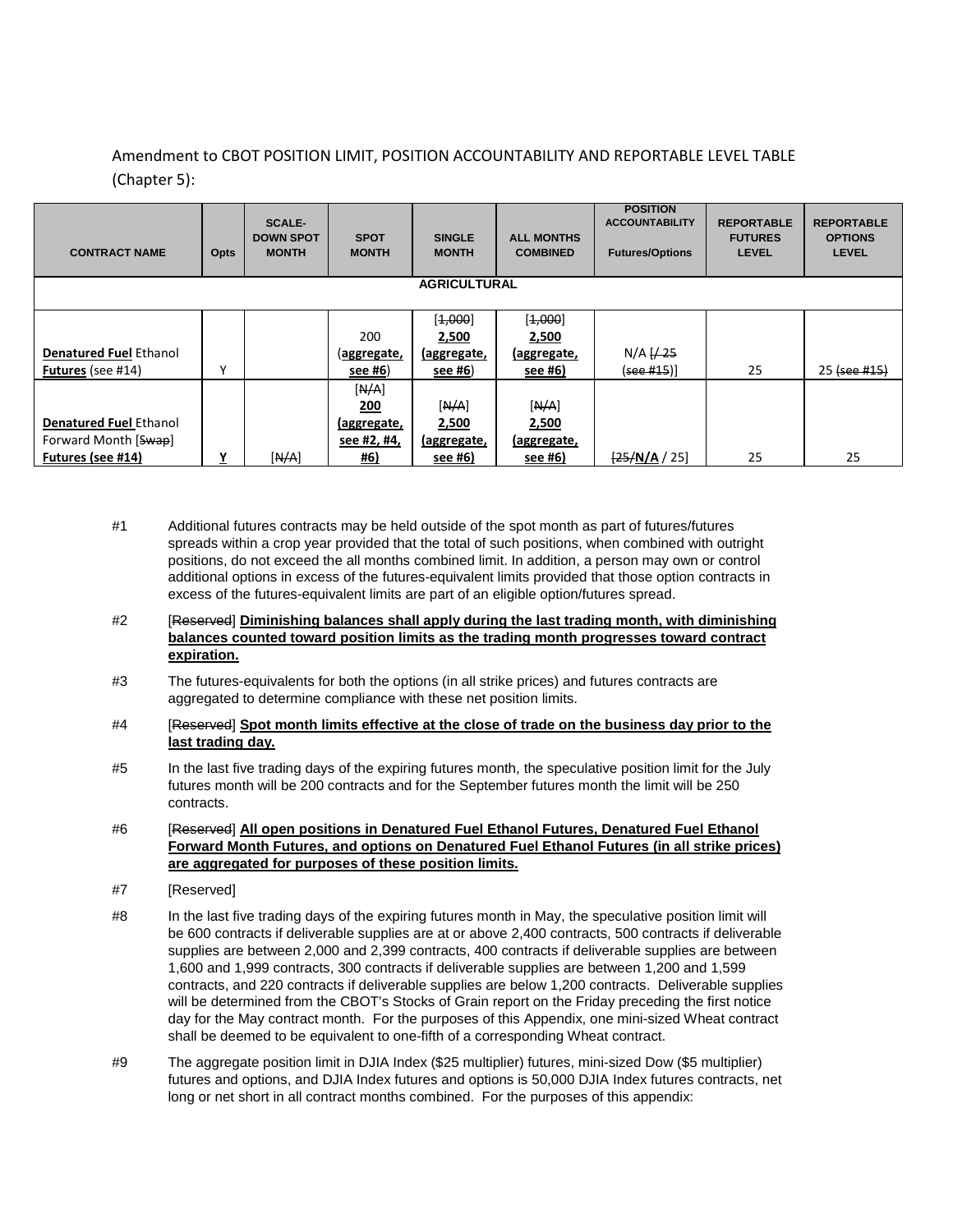- One DJIA Index futures contract shall be deemed to be equivalent to two mini-sized Dow (\$5 multiplier) contracts.

- One DJIA Index (\$25 multiplier) futures contract shall be deemed to be equivalent to five mini-sized Dow (\$5 multiplier) contracts.

Two DJIA Index (\$25 multiplier) futures contracts shall be deemed to be equivalent to five DJIA Index futures contracts.

- #10 The net long or net short positions in Corn, Soybeans, or Wheat contracts may not exceed their respective position limits. The net long or net short positions in mini-sized Corn, mini-sized Soybeans, or mini-sized Wheat contracts may not exceed their respective position limits. The aggregate long or short positions in Corn and mini-sized Corn, Soybeans and mini-sized Soybeans, or Wheat and mini-sized Wheat contracts may not exceed their respective position limits. There shall be no netting between mini- and full-sized contracts for position limit purposes. For the purposes of this Appendix, one mini-sized Corn, one mini-sized Soybean, or one mini-sized Wheat contract shall be deemed to be equivalent to one-fifth of a corresponding Corn, Soybeans, or Wheat contract.
- #11 The reporting level for the primary contract is separate from the reporting level for the mini-sized contract. Positions in any one month at or above the contract level indicated trigger reportable status. For a person in reportable status, all positions in any month of that contract must be reported. For the purposes of this Appendix, positions are on a contract basis.
- #12 Reserved
- #13 In the last ten trading days of the expiring futures month, the following position limits in the expiring contract will apply: U.S. Treasury Bonds – 25,000 contracts; U.S. Treasury Notes (6½ - 10 Year) – 60,000 contracts; U.S. Treasury Notes ( 5 Year) – 45,000 contracts; U.S. Treasury Notes (2 Year) – 25,000 contracts. No hedge exemptions will be permitted with respect to these limits.
- #14 Net Futures Equivalent Position limit applies to **Denatured Fuel** Ethanol futures**,** [and] **Denatured Fuel** Ethanol Standard Options**, and Denatured Fuel Ethanol Forward Month Futures** only.
- #15 **[Reserved]** [Position Accountability applies to Cash-Settled Ethanol Options only. Reportable Option Levels applies to both Standard Ethanol Options and Cash-Settled Ethanol Options.]

#### **Chapter 16D Cash-Settled [Options on] Denatured Fuel Ethanol Forward Month [Calendar] Swap[s] Options (Clearing only)**

### **16D00. SCOPE OF CHAPTER**

This chapter is limited in application to transactions in cash-settled put and call options on Denatured Fuel Ethanol Forward Month [Swaps] **Futures**, where the parties to the transaction are "eligible contract participants" as defined in Section 1a(18) of the Commodity Exchange Act. In addition to the rules of this chapter, transactions in cash-settled [options on] Denatured Fuel Ethanol Forward Month Swap[s] **Options** shall be subject to the general rules of the Exchange insofar as applicable. The clearing and settlement of transactions in cash-settled put and call [options on] Denatured Fuel Ethanol Forward Month Swap[s] **Options** shall also be subject to the provisions of Chapter 8-F of the CME Rulebook.

#### **16D01. OPTIONS CHARACTERISTICS**

### **16D01.A. Contract Months Available for Clearing Entry**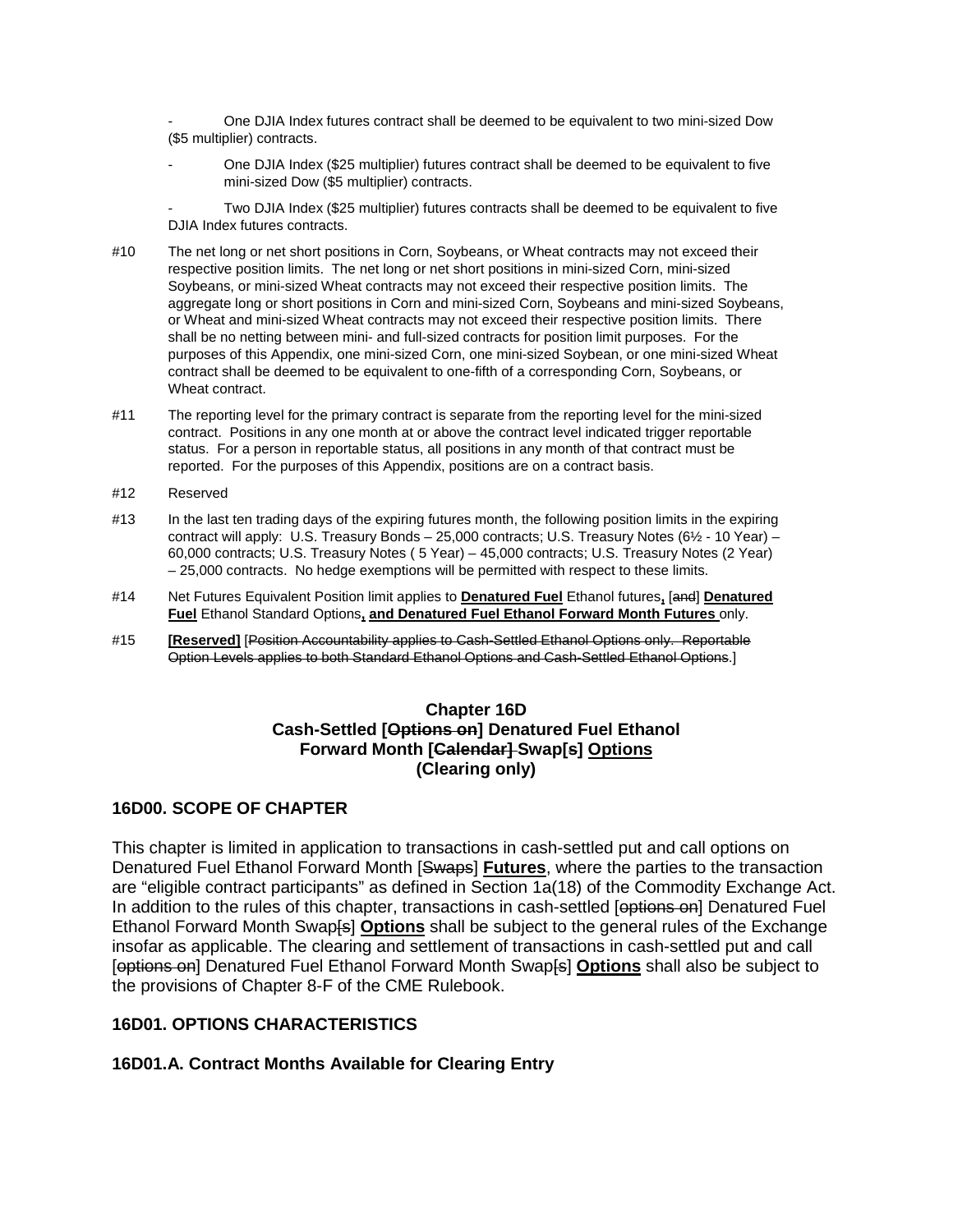Option contracts may be submitted for clearing entry on the nearby cash-settled Denatured Fuel Ethanol Forward Month [Swaps] **Futures** contract month and any succeeding months, provided however, that the Exchange may determine not to list a contract month.

#### **16D01.B. Clearing Unit**

One 14,500 gallon Denatured Fuel Ethanol Forward Month [Swaps] **Future** of a specified contract month on the Chicago Board of Trade.

### **16D01.C. Minimum Fluctuations**

The premium for cash-settled Denatured Fuel Ethanol Forward Month Swap[s] options shall be in multiples of \$0.0001 per gallon which shall equal \$1.45 per contract.

However, a position may be initiated or liquidated in cash-settled [options on] Denatured Fuel Ethanol Forward Month Swap<sup>[</sup>s<sup>]</sup> Options at a premium ranging from \$0.10 to \$1.40, in \$0.10 increments per option contract.

#### **16D01.D. Hours for Clearing Entry**

The hours for clearing entry of cash-settled [options on] Denatured Fuel Ethanol Forward Month Swap **Options** contracts shall be determined by the Exchange. On the last day that clearing entry is available for an expiring option, the closing time for such clearing entry shall be 1:15 p.m. Chicago time.

#### **16D01.E. Exercise Prices**

Clearing shall be conducted for put and call options with striking prices (the "strikes") in integral multiples of five (5) cents per gallon per Denatured Fuel Ethanol futures contract (i.e., 1.900, 1.950, 2.000, 2.050, 2.100 etc.) as follows:

1.

a. In integral multiples of five cents, at the commencement of trading for an option contract, the following strikes shall be listed: one with a strike closest to the previous day's settlement price of the underlying Denatured Fuel Ethanol Forward Month [Swaps] **Futures** contract, the next ten consecutive higher and the next ten consecutive lower strikes (the "initial band"). If the previous day's settlement price is midway between two strikes, the closest price shall be the larger of the two.

b. In integral multiples of five cents, over time, strikes shall be added as necessary to ensure that all strikes within \$0.50 of the previous day's trading range of the underlying Ethanol Forward Month [Swap] **Futures** contract are listed (the "minimum band").

c. No new strikes may be added by these procedures in the month in which an option expires.

2. All strikes will be available for clearing entry prior to the opening of the hours for clearing entry of the underlying CBOT Denatured Fuel Ethanol Forward Month [Swap] **Futures** contract on the following business day.

The Exchange may modify the procedures for the introduction of strikes as it deems appropriate in order to respond to market conditions.

### **16D01.F. Position Limits, Exemptions, Position Accountability and Reportable Levels**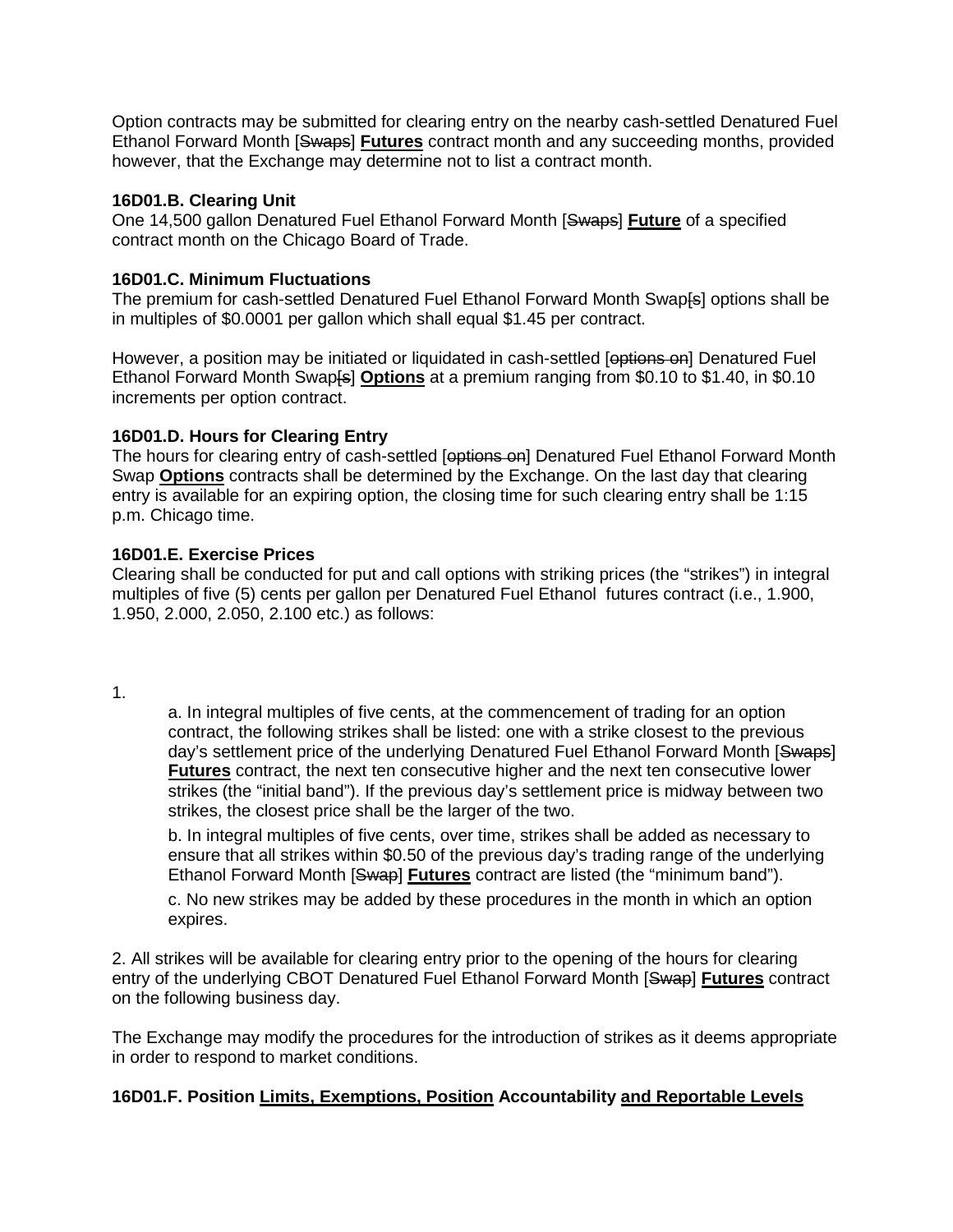[Position accountability, as defined in Rule 560, will apply to trading in Cash-Settled Options on Denatured Fuel Ethanol Forward Month Calendar Swaps.]

**The applicable position limits and/or accountability levels, in addition to the reportable levels, are set forth in the Position Limit, Position Accountability and Reportable Level Table in the Interpretations & Special Notices Section of Chapter 5.** 

**A Person seeking an exemption from position limits for bona fide commercial purposes shall apply to the Market Regulation Department on forms provided by the Exchange, and the Market Regulation Department may grant qualified exemptions in its sole discretion.**

**Refer to Rule 559 for requirements concerning the aggregation of positions and allowable exemptions from the specified position limits.**

# **16D01.G. Reserved**

### **16D01.H. Nature of Cash-Settled [Options on] Denatured Fuel Ethanol Forward Month Swap**[s] **Options**

On expiration of a put option the buyer of one cash-settled Denatured Fuel Ethanol Forward Month Swap put option will be entitled to receive the value of that put option. The value of a cash-settled Denatured Fuel Ethanol Forward Month Swap put option at expiration will be defined as the difference between the strike price of the put option and the settlement price of the underlying CBOT Denatured Ethanol Forward Month [Swap] **Futures** contract multiplied by 14,500 gallons, or zero, whichever is greater. The seller of one cash-settled Denatured Fuel Ethanol Forward Month Swap[s] put option incurs the obligation to pay the value of that put option.

On expiration of a call option the buyer of one cash-settled Denatured Fuel Ethanol Forward Month Swap call option will be entitled to receive the value of that call option. The value of a cash-settled Denatured Fuel Ethanol Forward Month Swap call option at expiration will be defined as the difference between the settlement price of the underlying CBOT Denatured Fuel Ethanol Forward Month [Swaps] **Futures** contract and the strike price multiplied by 14,500 gallons, or zero, whichever is greater. The seller of one cash-settled Denatured Fuel Ethanol Forward Month Swap[s] call option incurs the obligation to pay the value of that call option.

# **16D01.I. Last Day of Clearing**

The last day of clearing for cash-settled [options on] Denatured Fuel Ethanol Forward Month Swap[s] **Options** shall be the last trading day of the underlying Denatured Fuel Ethanol Forward Month [Swap] **Futures** contract.

# **16D01.J. Reserved**

# **16D02. EXERCISE OF OPTION**

Cash-settled Denatured Fuel Ethanol Forward Month Swap options will be cash settled on expiration day. For the avoidance of doubt, cash-settled Denatured Fuel Ethanol Forward Month Swap options cannot be exercised at any time during the life of the option.